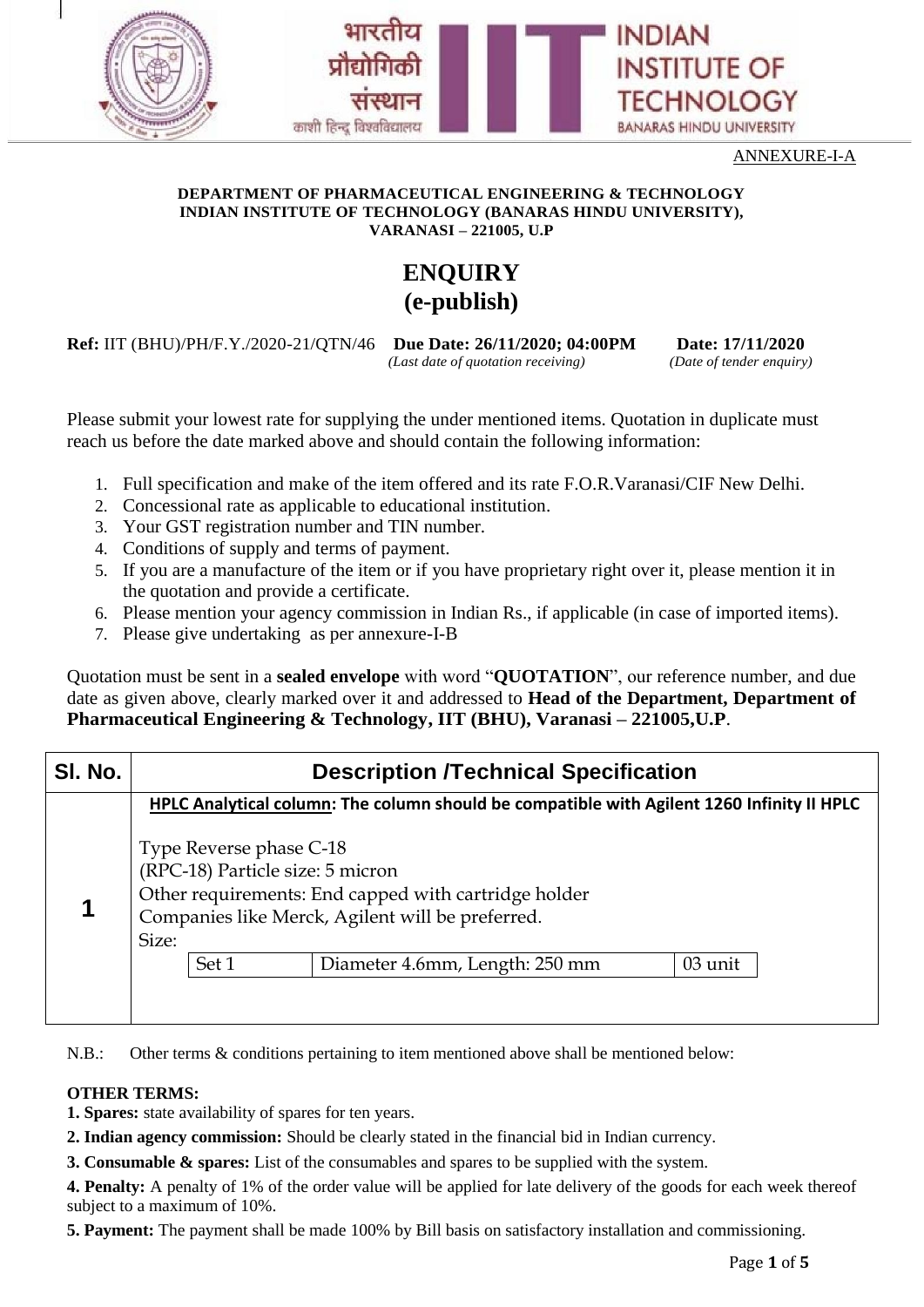**6. User List:** Provide users for last 3 years with contact person name, address, phone, and email IDs.

**7. Manuals/Documents:** 1 set of hard copy and 1 set of soft copy in English (preferred as following). i. Operating manual ii. Maintenance manual iii. Servicing manual iv. Programming manual v. Spare parts list with source of supply and prices vi. Description of control interface vii. Circuit diagrams of PLC, drive controls etc viii. Manuals of bought out items incorporated in the system ix. Details of any custom made ICs & components & their sources x. Flow charts of all resident software xi. Test Chart xii. Pre-installation requirements of foundation plan details, electromagnetic interference and vibration.

**8.** Details of the standard samples to be provided by the company for testing the instruments at the time of installation at site for the demonstration of the performance of equipment.

**9.** Please provide the segmented quotation for each optional measurement capability.

**10.** The Tender document should also indicate what kind of service/maintenance is required for the system. Whether this service has to be carried out by a company engineer or it can be carried by trained service personnel within India. The frequency of visit and the charges should be mentioned.

#### **11.** The Tender should be enclosed with proper certifications like **Authorization Certificate and Proprietary Certificate in case of Proprietary items**.

**12.** Complete computer control of operation and measurement on Windows based platform. Give the details of software for measurement and analysis.

### **13. Pre-installation site preparation/inspection requirements to be indicated and specified along with the bid.**

**14.** Installation and training should be provided free of cost otherwise clearly mentioned with justification.

**15.** Warranty period to be clearly mentioned and should begin from the date of installation. Annual Maintenance Contract Charges should be clearly mentioned after warranty period.

**16.** Guaranteed specifications to be demonstrated at the time of installation. Any necessary standard samples for that purpose should be brought by the Service Engineers.

**17.** Service manuals with complete circuit diagram and PCB layout for all equipment to be provided with the instrument.

### **18. Submit Electronic copy of the Technical specifications and bids.**

**19.** The vendor to provide compliance statement with respect to each technical specification in the tender document duly supported by the manufacturer's literature. Any other claim will not be accepted and may lead to rejection of the bid.

#### **20. Printed literature in support of compliance to the prescribed specifications is to be submitted.**

### **21. Compliance report needs to be submitted as a part of the technical bid.**

**22.** In case during shipment period newer versions of software/hardware is available with vendor in lieu of the existing one for which Letter of Credit was opened, then improved version should be made available without any extra cost.

**23.** Institute reserves the right to visit installation in India of similar capabilities the details with to regard to such installation should be given as a part of technical bid.

**24.** Technical evaluation by the Institute may include demonstration to verify functionalities and capabilities of the system quoted.

The Sealed quotations will be opened on 27/11/2020 at 04.00 PM in the Chamber of Head, Department of Pharmaceutical Engineering & Technology, IIT (BHU), Varanasi – 221005, U.P. This is mandatory in case of e-publishing).



वाराणसी-२२१००५ /Varanasi-221005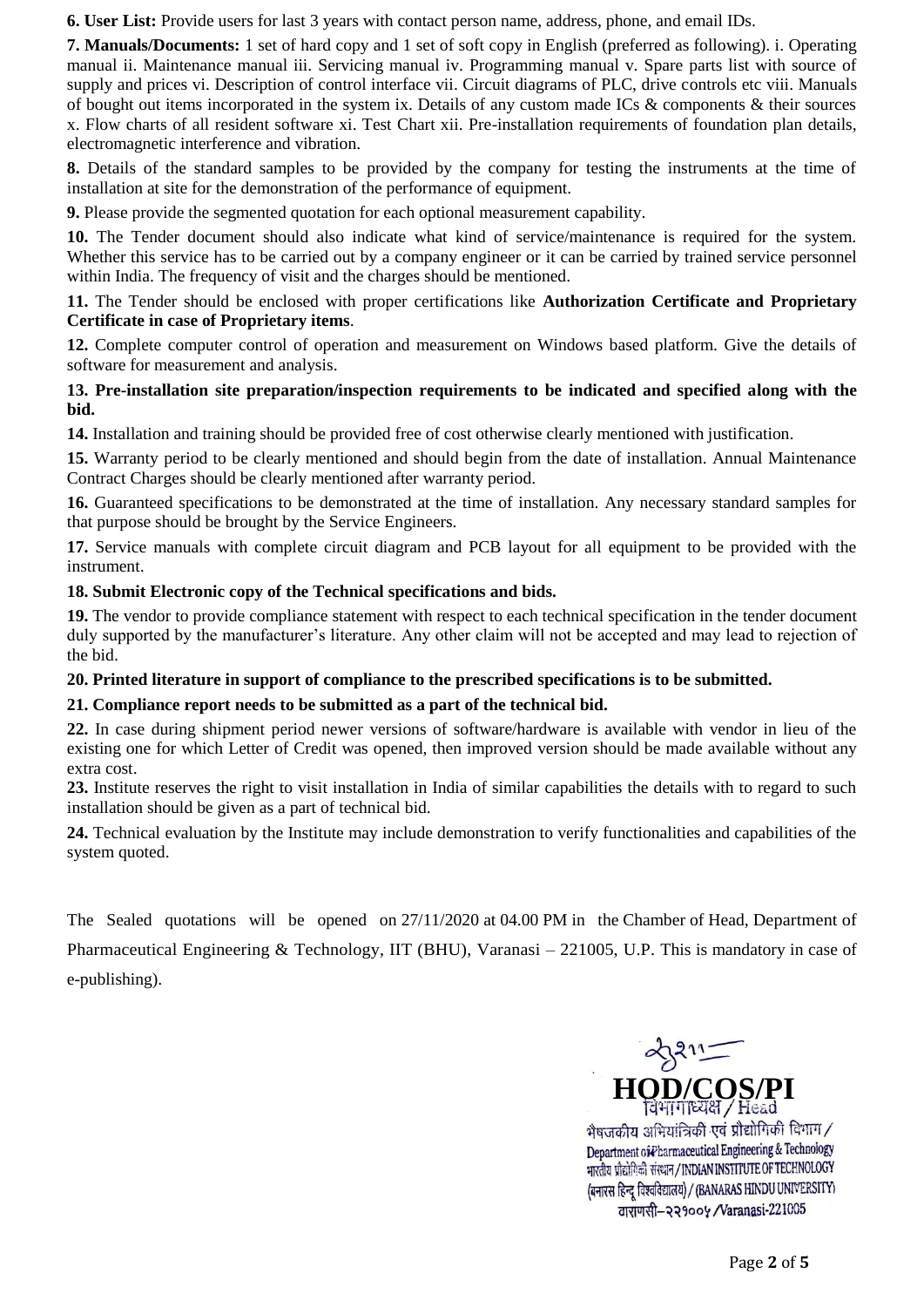## **INDIAN INSTITUTE OF TECHNOLOGY (BHU) VARANASI**

## **TO BERETURNED**

Following proforma should be filled in and duly signed by the firm and sent along with the quotation. (Please refer to the detailed instructions/notes before filling this proforma).

| 1.<br>2.<br>3. | Validity of the offer:<br>Approximate Delivery Period:<br>(a) Whether rates have been quoted F.O.R. site and<br>covers packing forwarding and insurance charges. :                                                                       |                           | YES /NO                      |  |  |  |
|----------------|------------------------------------------------------------------------------------------------------------------------------------------------------------------------------------------------------------------------------------------|---------------------------|------------------------------|--|--|--|
|                | (b) If not, please mention the same                                                                                                                                                                                                      |                           |                              |  |  |  |
| 4.             | (a) Whether the prices are inclusive of Sales Tax and<br>Other taxes.                                                                                                                                                                    | $\ddot{\cdot}$<br>YES /NO |                              |  |  |  |
|                | (b) If not, kindly specify the amount /rate                                                                                                                                                                                              |                           |                              |  |  |  |
| 5.             | If the Sales Tax is charged extra, declaration for<br>Charging Sales Tax correctly attached.                                                                                                                                             |                           | YES /NO                      |  |  |  |
| 6.             | (a) Whether supply will be made directly or through<br>Any Local / Regional / Authorized Dealer / Stockist: Directly/Stockist/Authorized Dealer                                                                                          |                           |                              |  |  |  |
|                | (b) If through a Stockist / Dealer:-                                                                                                                                                                                                     |                           |                              |  |  |  |
|                | (i) Name and full address of the Party                                                                                                                                                                                                   |                           |                              |  |  |  |
|                |                                                                                                                                                                                                                                          |                           |                              |  |  |  |
|                | (ii) Whether the order to be placed with the                                                                                                                                                                                             |                           | Principal / Stockist /Dealer |  |  |  |
|                | (iii) Who will raise the bill                                                                                                                                                                                                            |                           | Principal / Stockist /Dealer |  |  |  |
|                | (iv) Cheques will be drawn in favour of                                                                                                                                                                                                  | ÷                         | Principal / Stockist /Dealer |  |  |  |
|                | (v) Whether any Delivery, Packing and Forwarding                                                                                                                                                                                         | YES/NO                    |                              |  |  |  |
|                | Charges will be payable to local Stockist/Dealer                                                                                                                                                                                         |                           |                              |  |  |  |
|                | (Please specify the amount/percentage etc, if any)                                                                                                                                                                                       |                           |                              |  |  |  |
| 7.             | Our terms of payment (Please indicate your preference by a $(\checkmark)$ mark).<br>Please note that no other payment terms are likely to be accepted.<br>(a) For Local Firms or if the bills are raised by the<br><b>Local Dealers.</b> |                           |                              |  |  |  |
|                | (i) 100% Payment on bill basis                                                                                                                                                                                                           |                           |                              |  |  |  |
|                | <b>OR</b>                                                                                                                                                                                                                                |                           |                              |  |  |  |
|                | (ii) 100% payment against Proforma Invoice after<br>receipt of materials in good condition, installation<br>and satisfactory report.<br>(Only under exceptional cases)                                                                   |                           |                              |  |  |  |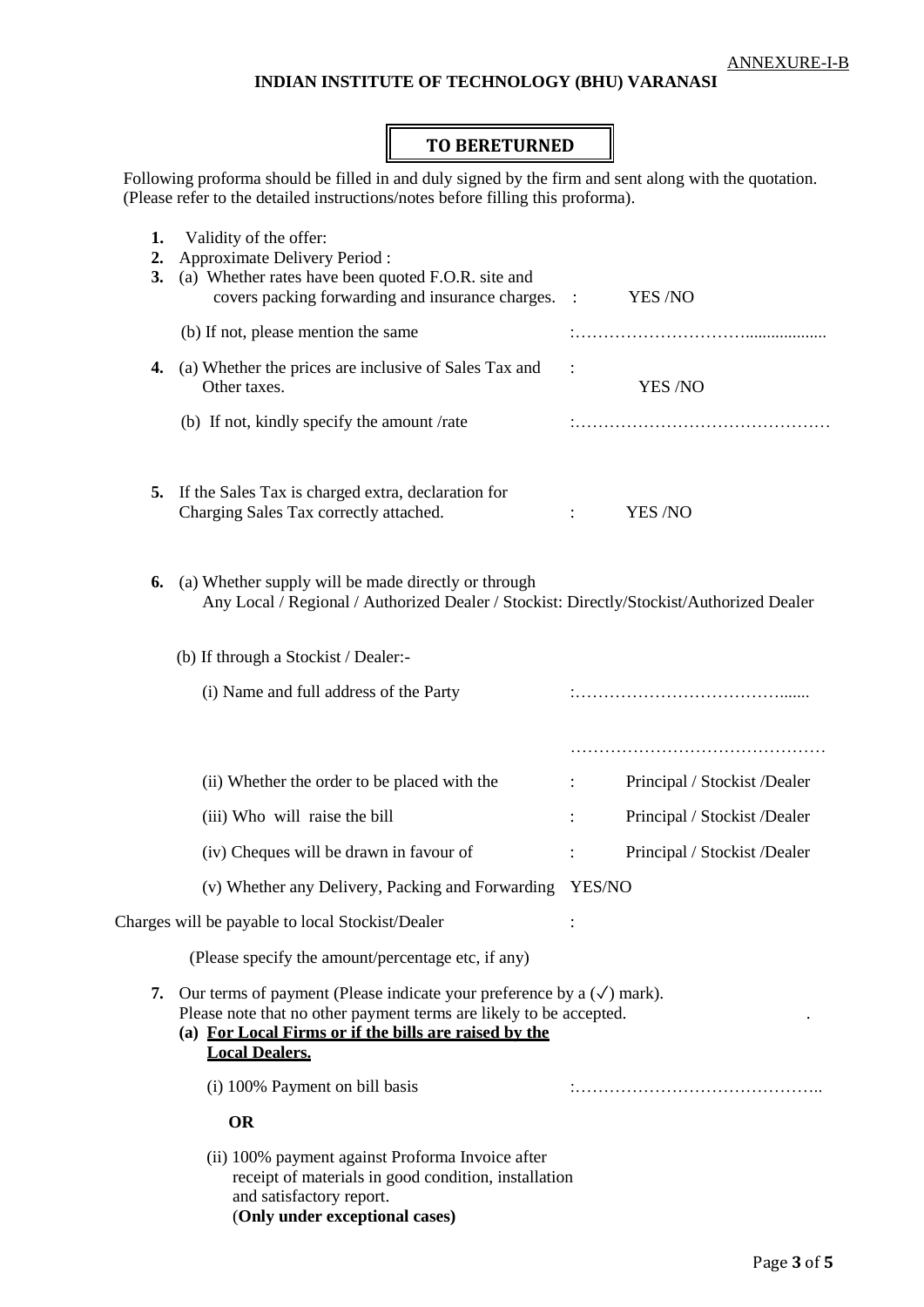## **(b) If the bills are raised by outstation Firms**

|    | (i) 100% Payment on bill basis<br><b>OR</b>                                                                                                                                                                       |                |  |  |
|----|-------------------------------------------------------------------------------------------------------------------------------------------------------------------------------------------------------------------|----------------|--|--|
|    | (ii) 100% payment against Proforma Invoice after<br>receipt of materials in good condition, installation                                                                                                          |                |  |  |
|    | and satisfactory report<br><b>OR</b>                                                                                                                                                                              |                |  |  |
|    | (iii) D.G.S. & D. Terms of Payment for D.G.S. & D<br><b>Rate Contract items</b><br><b>OR</b>                                                                                                                      |                |  |  |
|    | (iv) 75% against Proforma Invoice (at site) or<br>documents through Bank and 25% after receipt<br>of materials in good condition, installation and<br>satisfactory report.                                        |                |  |  |
|    | <b>OR</b><br>(v) 90% payment against Proforma Invoice (at site)<br>or documents through bank and 10% after receipt<br>of materials in good condition, installation and<br>satisfactory report (Only under special |                |  |  |
|    | Circumstances)                                                                                                                                                                                                    |                |  |  |
|    | 8. Whether any Excise Duty is payable on the items. : YES/NO<br>If yes, indicate the amount /percentage.                                                                                                          |                |  |  |
| 9. | Whether any installation charges are payable extra.<br>If yes, amount to be specified.                                                                                                                            | YES/NO         |  |  |
|    | 10. Whether any discount for educational institution:<br>offered on the printed price list of the manufacturer. :                                                                                                 | <b>YES /NO</b> |  |  |
|    | Please mention the amount /percentage.                                                                                                                                                                            |                |  |  |
|    | 11. Whether the product is on DGS &D/D.I. Rate contract.<br>If yes, please enclose a photocopy of the same.                                                                                                       | YES /NO        |  |  |
|    | 12. Whether the product bears I.S.I. Mark.<br>If yes, please mention the I.S.I. License no.                                                                                                                       | YES /NO        |  |  |
|    | 13. (a) Whether the firm is Sales Taxpayer.<br>If yes, please mention the Sales Tax Numbers.                                                                                                                      | <b>YES /NO</b> |  |  |
|    | (b) Whether the Local Dealer(s) is $/$ are Sales Tax<br>payer(s)                                                                                                                                                  | <b>YES /NO</b> |  |  |
|    | 14. Whether printed / authenticated price list of the Firm's<br>Products and Catalogue etc.enclosed.                                                                                                              | YES /NO        |  |  |

**Signature of the Authorized Official with Seal**